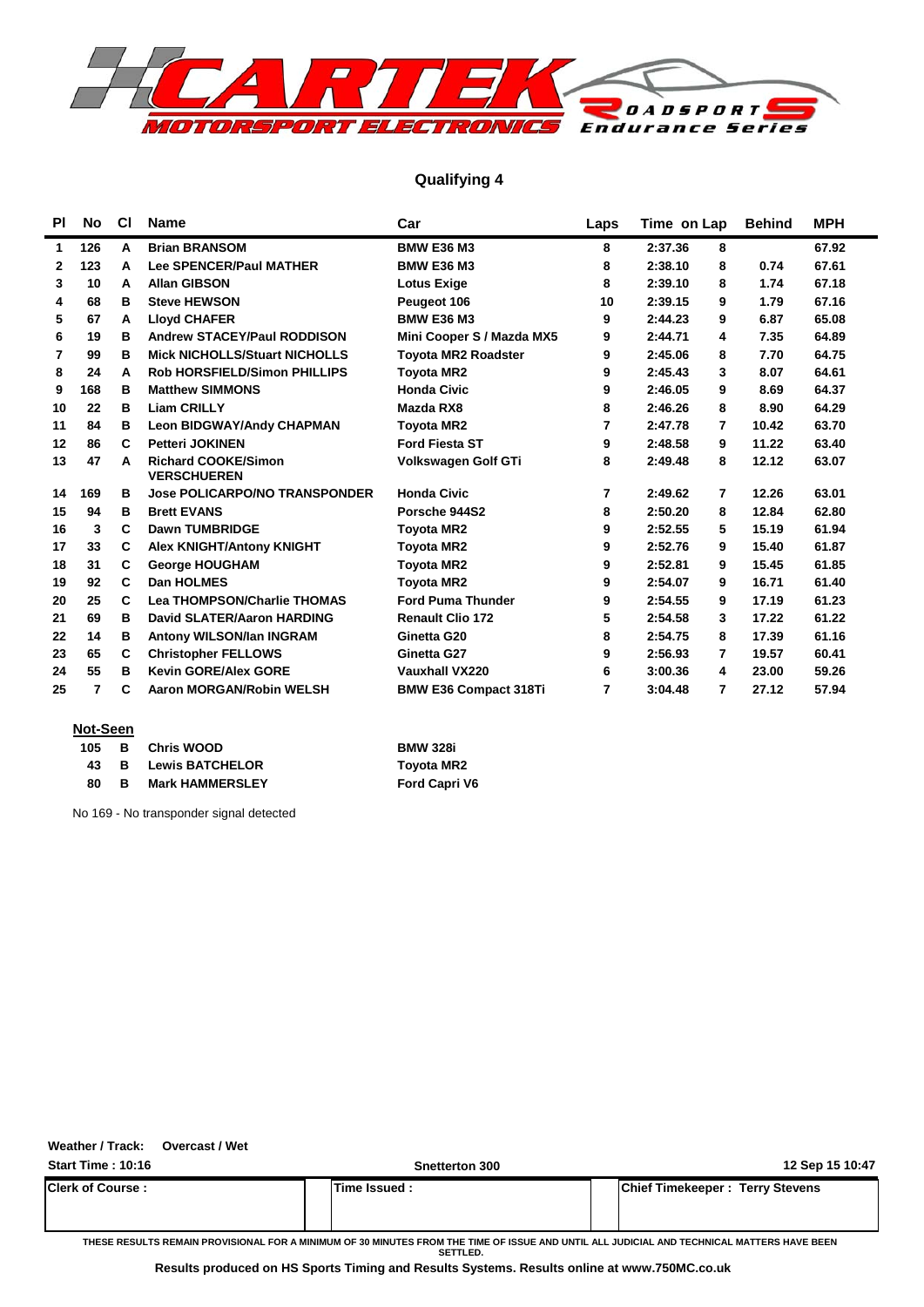# **750MC Cartek Roadsports Series**

## **LAP TIMES - Qualifying 4**

| 3 <sup>1</sup>  |                | <b>Dawn TUMBRIDGE</b>                                                     |  |                                                                         |  |  |                                                                           |                 |
|-----------------|----------------|---------------------------------------------------------------------------|--|-------------------------------------------------------------------------|--|--|---------------------------------------------------------------------------|-----------------|
|                 |                | Lap 1 2 3 4 5 6 7 8 9                                                     |  |                                                                         |  |  |                                                                           | 10 <sub>1</sub> |
|                 | $1 \quad \Box$ |                                                                           |  | 3:06.25 3:05.04 2:54.79 3:04.79 2:52.55 2:57.49 2:53.04 3:12.22 2:52.89 |  |  |                                                                           |                 |
| $\overline{7}$  |                | <b>Aaron MORGAN</b>                                                       |  |                                                                         |  |  |                                                                           |                 |
|                 |                | Lap 1 2 3 4 5 6 7 8                                                       |  |                                                                         |  |  | 9                                                                         | 10 <sup>°</sup> |
|                 |                | 1 3:20.90 3:31.90 3:05.25 4:36.87 5:07.15 3:09.21 3:04.48                 |  |                                                                         |  |  |                                                                           |                 |
| 10              |                | <b>Allan GIBSON</b>                                                       |  |                                                                         |  |  |                                                                           |                 |
|                 | Lap            | 1 2 3 4 5 6 7 8                                                           |  |                                                                         |  |  | $9^{\circ}$                                                               | 10 <sup>°</sup> |
|                 |                | 1 2:57.40 2:48.57 2:45.20 2:47.39 2:43.39 2:40.13 2:40.99 2:39.10         |  |                                                                         |  |  |                                                                           |                 |
| 14              |                | <b>Antony WILSON</b>                                                      |  |                                                                         |  |  |                                                                           |                 |
|                 |                | Lap 1 2 3 4 5 6 7 8                                                       |  |                                                                         |  |  | 9                                                                         | 10 <sub>1</sub> |
|                 |                | 1 3:18.13 3:10.56 3:11.10 4:18.46 3:18.79 2:58.82 3:04.25 2:54.75         |  |                                                                         |  |  |                                                                           |                 |
| 19              |                | <b>Andrew STACEY</b>                                                      |  |                                                                         |  |  |                                                                           |                 |
|                 |                | Lap 1 2 3 4 5 6 7 8 9                                                     |  |                                                                         |  |  |                                                                           | 10 <sub>1</sub> |
|                 |                | 1 2:57.41 2:49.76 2:46.53 2:44.71 2:45.75 3:11.22 2:56.94 2:50.88 2:49.82 |  |                                                                         |  |  |                                                                           |                 |
| 22              |                | <b>Liam CRILLY</b>                                                        |  |                                                                         |  |  |                                                                           |                 |
|                 |                | Lap 1 2 3 4 5 6 7                                                         |  |                                                                         |  |  | $8$ 9                                                                     | 10 <sup>°</sup> |
|                 |                | 1 3:05.71 3:10.78 3:15.11 3:41.46 5:19.74 2:47.26 2:47.92 2:46.26         |  |                                                                         |  |  |                                                                           |                 |
| 24              |                | <b>Rob HORSFIELD</b>                                                      |  |                                                                         |  |  |                                                                           |                 |
|                 |                | Lap 1 2 3 4 5 6 7 8                                                       |  |                                                                         |  |  | 9                                                                         | 10              |
|                 |                | 1 2:58.33 2:46.70 2:45.43 4:34.40 3:05.93 2:54.57 2:49.49 2:49.05 2:49.83 |  |                                                                         |  |  |                                                                           |                 |
| 25              |                | <b>Lea THOMPSON</b>                                                       |  |                                                                         |  |  |                                                                           |                 |
|                 |                | Lap 1 2 3 4 5 6 7                                                         |  |                                                                         |  |  | 8 9                                                                       | 10 <sub>1</sub> |
|                 |                | 1 3:04.63 3:02.56 3:00.10 2:59.23 2:59.34 3:00.20 2:57.54 2:56.75         |  |                                                                         |  |  | 2:54.55                                                                   |                 |
| 31              |                | <b>George HOUGHAM</b>                                                     |  |                                                                         |  |  |                                                                           |                 |
|                 |                | Lap 1 2 3 4 5 6 7                                                         |  |                                                                         |  |  | 8 9                                                                       | $\sim$ 10       |
|                 |                |                                                                           |  |                                                                         |  |  | 1 3:08.02 3:04.84 2:58.57 2:56.34 2:57.30 2:57.83 2:53.19 3:00.06 2:52.81 |                 |
| 33 <sub>o</sub> |                | <b>Alex KNIGHT</b>                                                        |  |                                                                         |  |  |                                                                           |                 |
|                 |                |                                                                           |  |                                                                         |  |  | Lap 1 2 3 4 5 6 7 8 9                                                     | 10              |
|                 |                | 1 3:02.52 2:56.66 2:53.36 3:12.34 3:14.84 3:02.13 2:59.65 2:58.37 2:52.76 |  |                                                                         |  |  |                                                                           |                 |
| 47              |                | <b>Richard COOKE</b>                                                      |  |                                                                         |  |  |                                                                           |                 |
|                 |                | Lap 1 2 3 4 5 6 7 8                                                       |  |                                                                         |  |  | 9                                                                         | 10              |
|                 |                | 1 3:21.68 3:09.08 3:04.08 4:20.03 3:05.76 2:58.73 2:54.63 2:49.48         |  |                                                                         |  |  |                                                                           |                 |
| 55              |                | <b>Kevin GORE</b>                                                         |  |                                                                         |  |  |                                                                           |                 |
|                 |                | Lap 1 2 3 4 5 6 7 8                                                       |  |                                                                         |  |  | $9^{\circ}$                                                               | 10              |
|                 |                | 1 3:07.32 3:55.42 3:01.60 3:00.36 4:56.00 3:08.66                         |  |                                                                         |  |  |                                                                           |                 |
| 65              |                | <b>Christopher FELLOWS</b>                                                |  |                                                                         |  |  |                                                                           |                 |
|                 |                | Lap 1 2 3 4 5 6 7 8 9                                                     |  |                                                                         |  |  |                                                                           | 10              |
|                 |                | 1 3:22.70 3:17.67 3:12.50 3:06.97 3:04.71 2:59.12 2:56.93 2:58.00 2:56.93 |  |                                                                         |  |  |                                                                           |                 |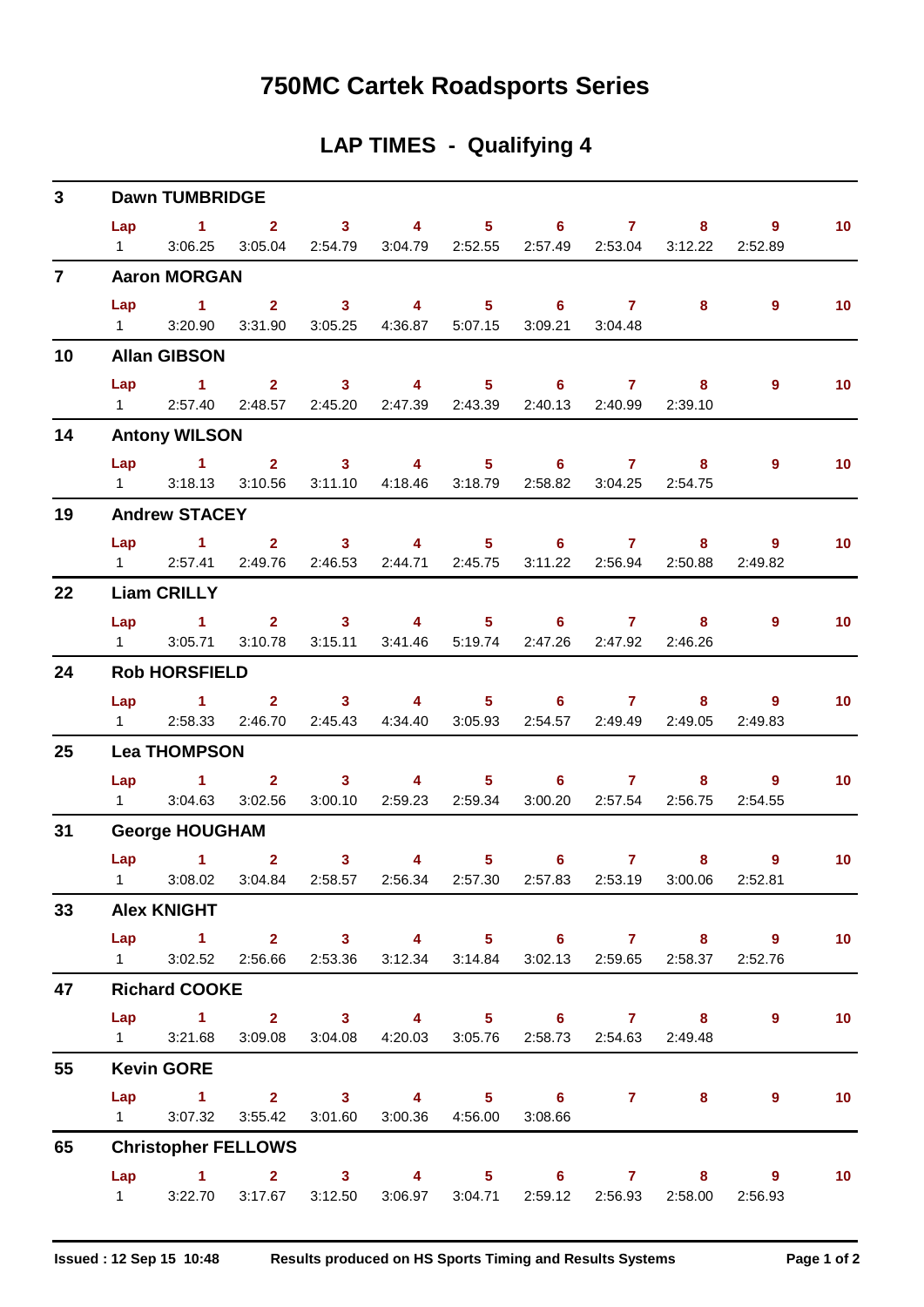| 67  |     | <b>Lloyd CHAFER</b>                                                                              |               |  |                                                               |   |                     |                 |
|-----|-----|--------------------------------------------------------------------------------------------------|---------------|--|---------------------------------------------------------------|---|---------------------|-----------------|
|     |     | Lap 1 2 3 4 5 6 7                                                                                |               |  |                                                               |   | $8 \qquad \qquad 9$ | 10 <sub>1</sub> |
|     |     | 1 3:20.64 3:03.81 3:00.68 2:55.60 2:56.39 2:54.24 2:48.65 2:50.90                                |               |  |                                                               |   | 2:44.23             |                 |
| 68  |     | <b>Steve HEWSON</b>                                                                              |               |  |                                                               |   |                     |                 |
|     |     | Lap 1 2 3 4 5 6 7 8 9 10                                                                         |               |  |                                                               |   |                     |                 |
|     |     | 1 2:56.66 2:48.30 2:45.95 2:43.99 2:42.90 2:41.44 2:40.49 2:39.72 2:39.15                        |               |  |                                                               |   |                     | 2:40.28         |
| 69  |     | <b>David SLATER</b>                                                                              |               |  |                                                               |   |                     |                 |
|     | Lap | 1 2 3 4 5 6 7<br>1 3:09.80 2:56.20 2:54.58 4:50.06 3:12.32                                       |               |  |                                                               | 8 | $\overline{9}$      | $\sim$ 10       |
|     |     |                                                                                                  |               |  |                                                               |   |                     |                 |
| 84  |     | <b>Leon BIDGWAY</b>                                                                              |               |  |                                                               |   |                     |                 |
|     |     | Lap 1 2 3 4 5 6 7 8<br>1 3:12.63 3:08.04 4:49.02 3:03.92 2:49.38 2:53.30 2:47.78                 |               |  |                                                               |   | $\overline{9}$      | 10 <sub>1</sub> |
| 86  |     | <b>Petteri JOKINEN</b>                                                                           |               |  |                                                               |   |                     |                 |
|     |     | Lap 1 2 3 4 5 6 7                                                                                |               |  |                                                               |   | 8 9                 | 10 <sub>1</sub> |
|     |     | 1 3:03.08                                                                                        |               |  | 3:00.30  2:57.91  2:55.29  2:58.63  2:52.96  2:52.31  2:51.73 |   | 2:48.58             |                 |
| 92  |     | <b>Dan HOLMES</b>                                                                                |               |  |                                                               |   |                     |                 |
|     |     | Lap 1 2 3 4 5 6 7 8 9                                                                            |               |  |                                                               |   |                     | 10 <sub>1</sub> |
|     |     | 1 3:15.61 3:07.08 3:02.28 2:59.23 2:57.28 2:55.16 3:01.64 2:59.94                                |               |  |                                                               |   | 2:54.07             |                 |
| 94  |     | <b>Brett EVANS</b>                                                                               |               |  |                                                               |   |                     |                 |
|     |     | Lap 1 2 3 4 5 6 7 8                                                                              |               |  |                                                               |   | $9^{\circ}$         | 10 <sub>1</sub> |
|     |     | 1 3:26.72 2:59.88 4:37.24 2:59.00 2:58.58 2:52.24 2:50.73 2:50.20                                |               |  |                                                               |   |                     |                 |
| 99  |     | <b>Mick NICHOLLS</b>                                                                             |               |  |                                                               |   |                     |                 |
|     |     | Lap 1 2 3 4 5 6 7 8<br>1 3:10.01 2:57.02 2:48.03 4:10.33 2:57.86 2:47.82 2:48.14 2:45.06 2:45.06 |               |  |                                                               |   | $\overline{9}$      | 10 <sub>1</sub> |
|     |     |                                                                                                  |               |  |                                                               |   |                     |                 |
| 123 |     | <b>Lee SPENCER</b>                                                                               |               |  |                                                               |   |                     |                 |
|     |     | $Lap$ 1<br>1 3:57.56 2:54.22 4:16.68 2:59.00 2:58.00 2:40.60 2:43.53 2:38.10                     | $2 \t 3 \t 4$ |  | $5 \t\t 6 \t\t 7$                                             |   | $\overline{9}$      | 10 <sup>°</sup> |
| 126 |     | <b>Brian BRANSOM</b>                                                                             |               |  |                                                               |   |                     |                 |
|     |     | Lap 1 2 3 4 5 6 7 8                                                                              |               |  |                                                               |   | $\overline{9}$      | 10 <sub>1</sub> |
|     |     | 1 3:08.29 2:53.03 3:00.20 2:55.48 3:38.55 4:07.58 2:43.64 2:37.36                                |               |  |                                                               |   |                     |                 |
| 168 |     | <b>Matthew SIMMONS</b>                                                                           |               |  |                                                               |   |                     |                 |
|     |     | Lap 1 2 3 4 5 6 7 8 9                                                                            |               |  |                                                               |   |                     | 10 <sub>1</sub> |
|     |     | 1 3:07.21 3:05.48 2:51.03 2:55.00 2:50.37 2:54.20 2:46.52 2:47.44 2:46.05                        |               |  |                                                               |   |                     |                 |
| 169 |     | <b>Jose POLICARPO</b>                                                                            |               |  |                                                               |   |                     |                 |
|     |     | Lap 1 2 3 4 5 6 7 8                                                                              |               |  |                                                               |   | $9^{\circ}$         | 10              |
|     |     | 1 3:13.53 3:07.26 2:58.69 2:55.54 2:54.79 2:56.19 2:49.62                                        |               |  |                                                               |   |                     |                 |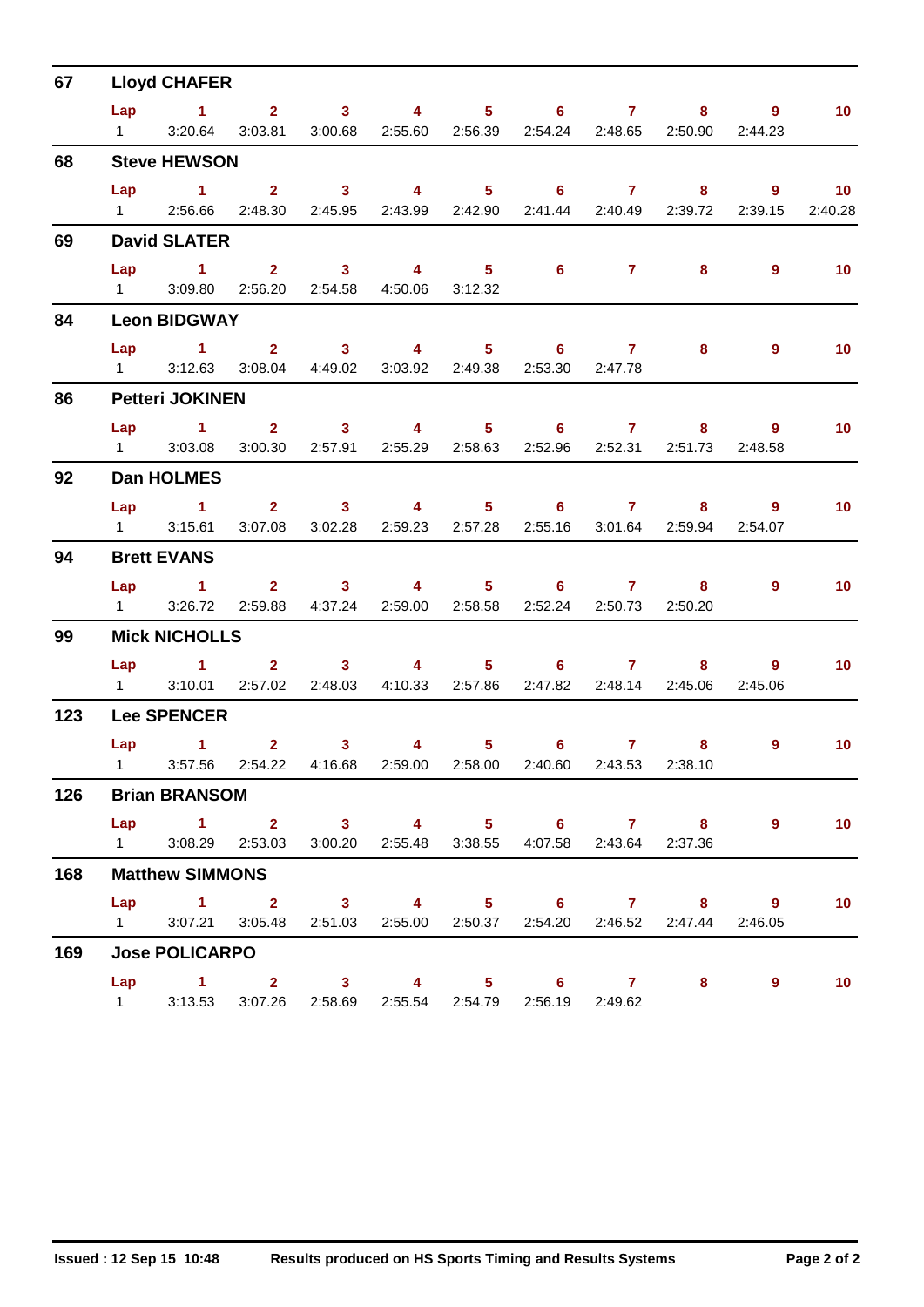#### $\overline{A}$ **E GRI** R

**Race 4**

### **750MC Cartek Roadsports Series**

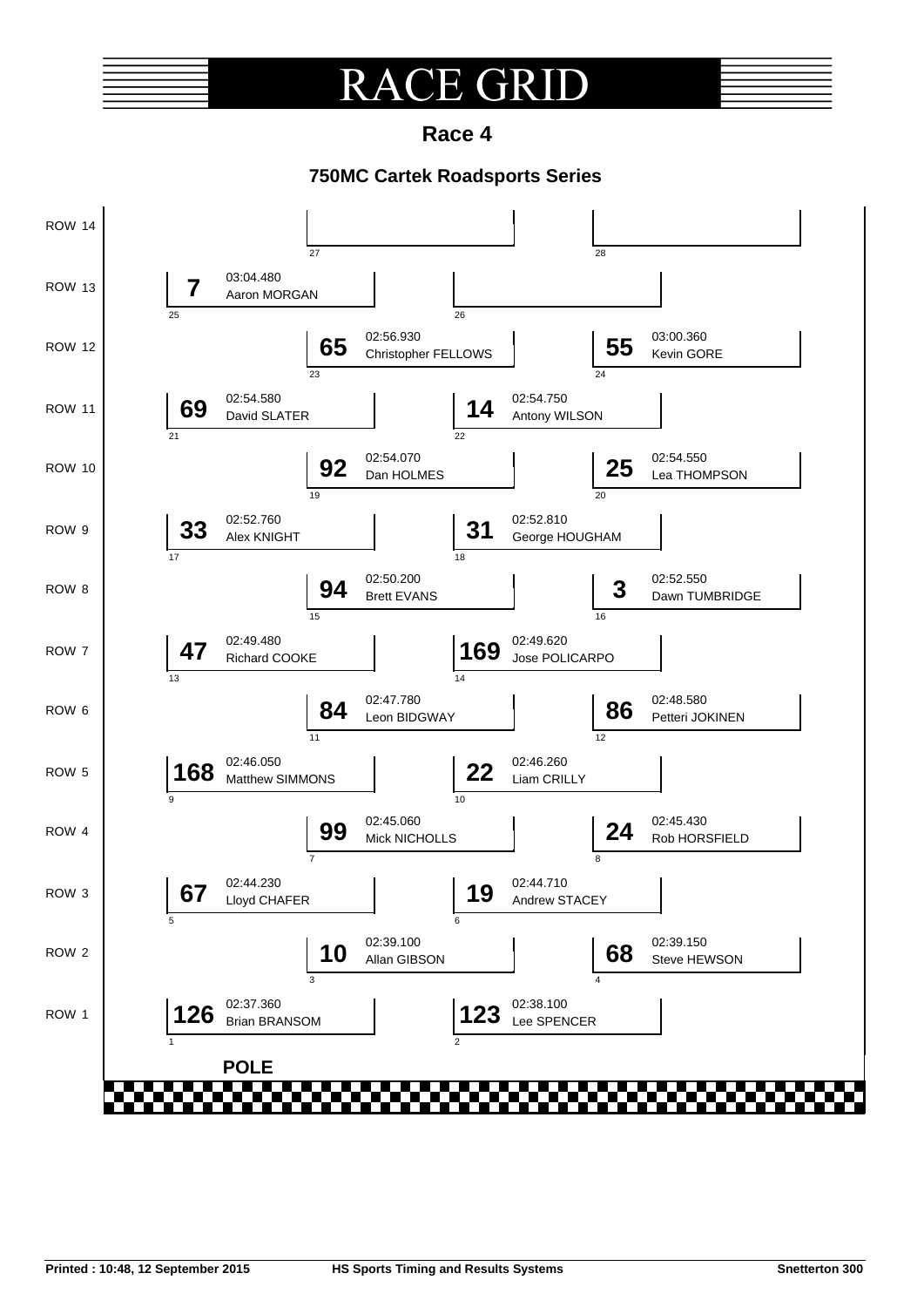

**Provisional Results - Race 4**

| <b>PI</b>      | No                    | C1 | <b>Name</b>                                      | Car                          | Laps | Time     |            | Behind MPH Best Lap on MPH |              |           |
|----------------|-----------------------|----|--------------------------------------------------|------------------------------|------|----------|------------|----------------------------|--------------|-----------|
| 1              | 123                   | A  | <b>Lee SPENCER/Paul MATHER</b>                   | <b>BMW E36 M3</b>            | 20   | 45:35.53 |            | 78.15 2:11.20              | 3            | 81.47     |
| $\mathbf 2$    | 126                   | A  | <b>Brian BRANSOM</b>                             | <b>BMW E36 M3</b>            | 20   | 45:47.59 | 12.06      | 77.80 2:11.47              | $\mathbf{2}$ | 81.30     |
| 3              | 67                    | A  | <b>Lloyd CHAFER</b>                              | <b>BMW E36 M3</b>            | 20   | 47:34.48 | 1:58.95    | 74.89 2:15.06              | 14           | 79.14     |
| 4              | 24                    | A  | <b>Rob HORSFIELD/Simon</b><br><b>PHILLIPS</b>    | Toyota MR2                   | 20   | 47:35.23 | 1:59.70    | 74.87 2:14.16              | 7            | 79.67     |
| 5              | 47                    | A  | <b>Richard COOKE/Simon</b><br><b>VERSCHUEREN</b> | Volkswagen Golf GTi          | 19   | 45:56.70 | 1 Lap      | 73.67 2:16.57              | 17           | 78.26     |
| 6              | 94                    | в  | <b>Brett EVANS</b>                               | Porsche 944S2                | 19   | 46:03.47 | 1 Lap      | 73.49 2:17.44              | 16           | 77.77     |
| $\overline{7}$ | 99                    | в  | <b>Mick NICHOLLS/Stuart</b><br><b>NICHOLLS</b>   | <b>Toyota MR2 Roadster</b>   | 19   | 46:04.67 | 1 Lap      | 73.46 2:18.26              | 10           | 77.31     |
| 8              | 19                    | в  | <b>Andrew STACEY/Paul</b><br><b>RODDISON</b>     | Mini Cooper S / Mazda MX5    | 19   | 46:10.74 | 1 Lap      | 73.29 2:18.05              | 13           | 77.42     |
| 9              | 22                    | C  | <b>Liam CRILLY</b>                               | Mazda RX8                    | 19   | 46:12.17 | 1 Lap      | 73.26 2:19.37              | 17           | 76.69     |
| 10             | 84                    | в  | <b>Leon BIDGWAY/Andy</b><br><b>CHAPMAN</b>       | <b>Toyota MR2</b>            | 19   | 46:32.41 | 1 Lap      | 72.73 2:16.97              | 9            | 78.03     |
| 11             | 69                    | в  | <b>David SLATER/Aaron</b><br><b>HARDING</b>      | <b>Renault Clio 172</b>      | 19   | 46:51.88 | 1 Lap      | 72.22 2:19.27              | 7            | 76.75     |
| 12             | 169                   | в  | <b>Jose POLICARPO</b>                            | <b>Honda Civic</b>           | 19   | 47:27.89 | 1 Lap      | 71.31 2:21.82              | 15           | 75.37     |
| 13             | 168                   | в  | <b>Matthew SIMMONS</b>                           | <b>Honda Civic</b>           | 19   | 47:32.70 | 1 Lap      | 71.19 2:22.05              | 6            | 75.24     |
| 14             | 33                    | C  | <b>Alex KNIGHT/Antony KNIGHT</b>                 | <b>Toyota MR2</b>            | 19   | 47:54.81 | 1 Lap      | 70.64 2:22.42              | 13           | 75.05     |
| 15             | 10                    | A  | <b>Allan GIBSON</b>                              | <b>Lotus Exige</b>           | 18   | 43:19.96 | 2 Laps     | 74.00 2:16.48              | 15           | 78.31     |
| 16             | 14                    | в  | <b>Antony WILSON/Ian INGRAM</b>                  | Ginetta G20                  | 18   | 45:40.33 | 2 Laps     | 70.21 2:23.09              | 7            | 74.70     |
| 17             | 92                    | C  | Dan HOLMES                                       | <b>Toyota MR2</b>            | 18   | 45:49.36 | 2 Laps     | 69.98 2:25.52              | 12           | 73.45     |
| 18             | 86                    | C  | <b>Petteri JOKINEN</b>                           | <b>Ford Fiesta ST</b>        | 18   | 45:50.92 | 2 Laps     | 69.94 2:24.98              | 13           | 73.72     |
| 19             | 31                    | C  | <b>George HOUGHAM</b>                            | Toyota MR2                   | 18   | 46:16.60 | 2 Laps     | 69.29 2:26.80              | 13           | 72.81     |
| 20             | $\overline{7}$        | C  | <b>Aaron MORGAN/Robin</b><br><b>WELSH</b>        | <b>BMW E36 Compact 318Ti</b> | 18   | 47:13.19 | 2 Laps     | 67.91 2:29.40              | 3            | 71.54     |
| 21             | 25                    | C  | Lea THOMPSON/Charlie<br><b>THOMAS</b>            | <b>Ford Puma Thunder</b>     | 17   | 45:46.19 | 3 Laps     | 66.17 2:33.65              | 14           | 69.56     |
| 22             | 65                    | C  | <b>Christopher FELLOWS</b>                       | Ginetta G27                  | 16   | 40:42.74 | 4 Laps     | 70.01 2:23.93              | 12           | 74.26     |
|                | <b>Not-Classified</b> |    |                                                  |                              |      |          |            |                            |              |           |
|                | 3                     | C  | <b>Dawn TUMBRIDGE</b>                            | Toyota MR2                   | 11   | 31:43.59 | <b>DNF</b> | 61.76 2:26.06              | 9            | 73.18     |
|                | 68                    | в  | <b>Steve HEWSON</b>                              | Peugeot 106                  | 6    | 14:09.54 | <b>DNF</b> | 75.49 2:18.88              | 5            | 76.96     |
|                | 55                    | в  | <b>Kevin GORE/Alex GORE</b>                      | <b>Vauxhall VX220</b>        | 5    | 12:22.93 | <b>DNF</b> | 71.93 2:24.16              | 4            | 74.14     |
|                | <b>Fastest Lap</b>    |    |                                                  |                              |      |          |            |                            |              |           |
|                | 123                   | A  | Lee SPENCER/Paul MATHER                          | <b>BMW E36 M3</b>            |      |          |            | 2:11.20                    | 3            | 81.47 Rec |
|                | 84                    | в  | <b>Leon BIDGWAY/Andy</b><br><b>CHAPMAN</b>       | <b>Toyota MR2</b>            |      |          |            | 2:16.97                    | 9            | 78.03 Rec |
|                | 22                    | C  | <b>Liam CRILLY</b>                               | Mazda RX8                    |      |          |            | 2:19.37                    | 17           | 76.69 Rec |

**Weather / Track:** Bright / Dry

**Start Time : 14:07 Snetterton 300 12 Sep 15 15:00 Clerk of Course : Time Issued : Chief Timekeeper : Terry Stevens**

**THESE RESULTS REMAIN PROVISIONAL FOR A MINIMUM OF 30 MINUTES FROM THE TIME OF ISSUE AND UNTIL ALL JUDICIAL AND TECHNICAL MATTERS HAVE BEEN SETTLED.**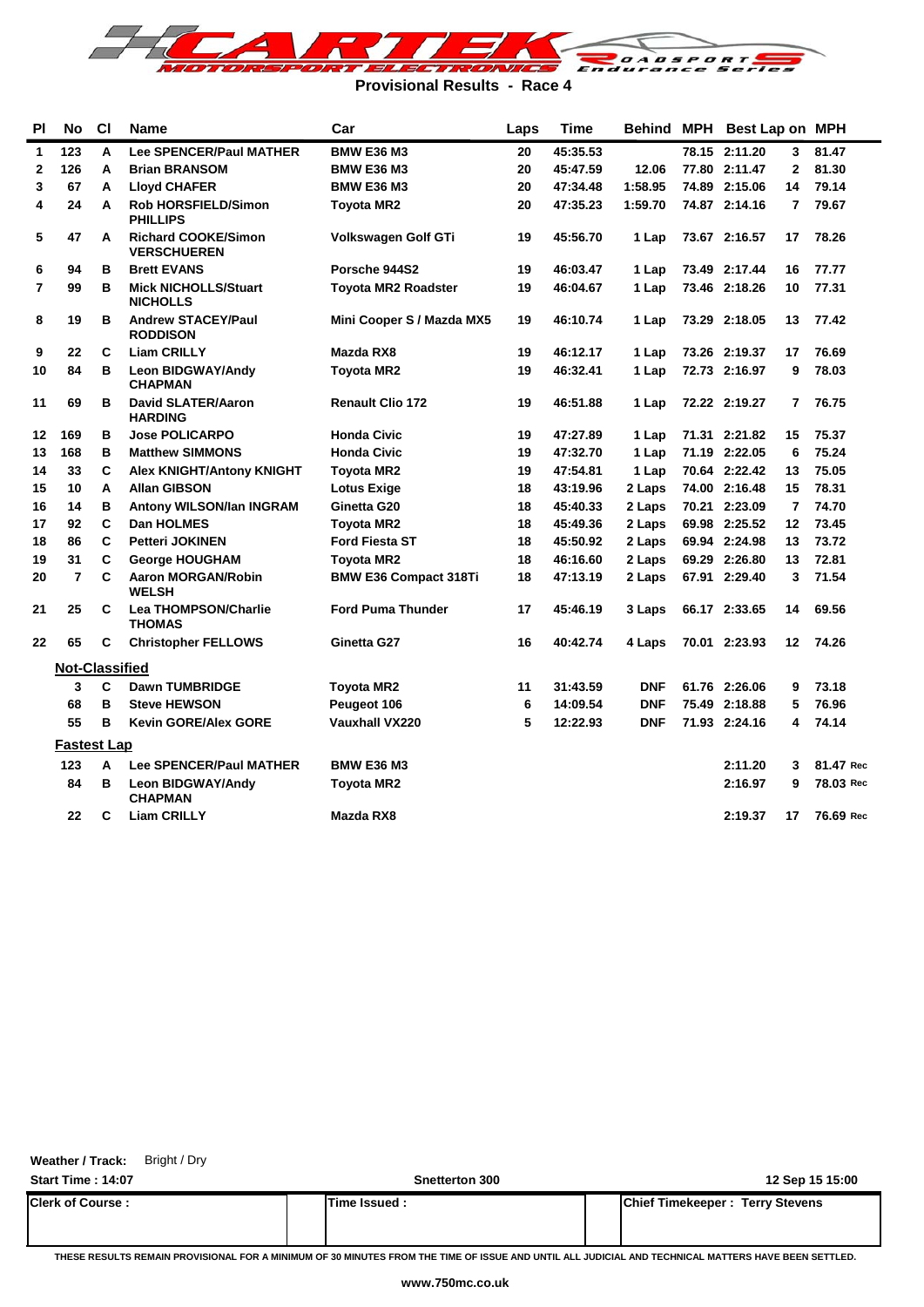# Lap Chart 750MC Cartek Roadsports Series - Race 4

|                | Lap 1       |    | Lap2        |    | Lap <sub>3</sub> |    | Lap 4       |    | Lap <sub>5</sub> |    | Lap6         |    | Lap <sub>7</sub> |    | Lap 8          |    | Lap <sub>9</sub> |    | Lap <sub>10</sub> |
|----------------|-------------|----|-------------|----|------------------|----|-------------|----|------------------|----|--------------|----|------------------|----|----------------|----|------------------|----|-------------------|
| No             | Time        | No | Time        | No | Time             | No | Time        | No | Time             | No | Time         | No | Time             | No | Time           | No | Time             | No | Time              |
|                | 126 2:19.93 |    | 126 4:31.40 |    | 126 6:43.00      |    | 126 8:55.08 |    | 126 11:06.88     |    | 126 13:18.49 |    | 126 15:30.62     |    | 123 17:43.85   |    | 24 20:25.86      |    | 84 23:20.59       |
|                | 123 2:20.87 |    | 123 4:32.62 |    | 123 6:43.82      |    | 123 8:56.09 |    | 123 11:07.68     |    | 123 13:19.24 |    | 123 15:31.41     |    | 7 17:50.09 *1  |    | 25 20:51.86 *1   |    | 168 23:22.55 *1   |
|                | 24 2:24.49  |    | 24 4:40.79  |    | 24 6:56.78       | 24 | 9:11.80     |    | 24 11:27.15      |    | 24 13:41.67  |    | 25 15:41.43 *1   |    | 24 18:10.89    |    | 168 20:54.04 *1  |    | 123 23:24.28      |
|                | 68 2:28.56  |    | 10 4:48.46  | 67 | 7:06.16          |    | 67 9:22.18  |    | 67 11:38.01      |    | 67 13:53.15  |    | 24 15:55.83      |    | 25 18:16.71 *1 |    | 84 21:02.79      |    | 25 23:26.63 *1    |
|                | 19 2:28.66  |    | 67 4:50.32  | 10 | 7:08.47          | 10 | 9:28.44     |    | 10 11:47.91      |    | 10 14:07.16  |    | 67 16:09.01      |    | 10 18:44.09    |    | 99 21:08.59      |    | 99 23:26.85       |
|                | 10 2:28.99  |    | 68 4:50.44  | 68 | 7:11.13          | 68 | 9:30.89     |    | 68 11:49.77      |    | 68 14:09.54  |    | 10 16:25.56      |    | 84 18:45.82    |    | 123 21:10.14     |    | 169 23:28.97 *1   |
|                | 99 2:31.31  |    | 99 4:52.32  | 99 | 7:11.79          | 99 | 9:31.45     |    | 99 11:50.51      |    | 99 14:11.02  |    | 84 16:28.49      |    | 99 18:50.10    |    | 65 21:19.95 *1   |    | 126 23:38.93      |
|                | 67 2:31.76  |    | 22 4:56.30  | 84 | 7:15.35          | 84 | 9:34.02     |    | 84 11:53.07      |    | 84 14:11.18  |    | 99 16:31.17      |    | 22 19:00.81    |    | 22 21:23.07      |    | 22 23:45.34       |
|                | 22 2:33.79  |    | 84 4:56.34  | 22 | 7:17.48          | 22 | 9:38.63     |    | 22 11:59.13      |    | 22 14:19.55  |    | 22 16:40.23      |    | 33 19:01.06 *1 |    | 126 21:23.86     |    | 65 23:49.51 *1    |
|                | 84 2:35.38  |    | 19 4:57.32  |    | 19 7:17.96       | 19 | 9:39.52     |    | 19 12:00.51      |    | 19 14:21.26  |    | 94 16:41.52      |    | 94 19:01.06    |    | 47 21:23.86      |    | 92 23:54.34 *1    |
|                | 69 2:37.45  |    | 94 5:01.20  | 94 | 7:22.55          | 94 | 9:43.55     |    | 94 12:03.44      |    | 94 14:21.89  |    | 47 16:43.99      |    | 47 19:03.08    |    | 92 21:24.40 *1   |    | 31 23:57.80 *1    |
|                | 94 2:37.68  |    | 69 5:02.15  | 47 | 7:23.41          | 47 | 9:44.95     |    | 47 12:05.12      |    | 47 14:24.49  |    | 19 16:46.08      |    | 69 19:06.25    |    | 19 21:28.74      |    | 33 24:00.41 *1    |
|                | 33 2:37.78  |    | 47 5:02.38  | 69 | 7:25.03          | 69 | 9:46.12     |    | 69 12:07.30      |    | 69 14:27.11  |    | 69 16:46.38      |    | 126 19:06.29   |    | 33 21:34.85 *1   |    | 24 24:15.09       |
|                | 168 2:38.71 |    | 168 5:04.92 |    | 168 7:28.27      |    | 168 9:51.22 |    | 168 12:13.74     |    | 168 14:35.79 |    | 168 17:00.38     |    | 19 19:06.83    |    | 21:46.82 *1      |    | 7 24:27.92 *1     |
|                | 47 2:38.71  |    | 169 5:07.27 |    | 169 7:30.42      |    | 169 9:54.09 |    | 169 12:18.10     |    | 169 14:41.46 |    | 169 17:05.86     |    | 169 19:29.33   |    | 14 22:12.47      |    | 3 24:47.36 *1     |
|                | 55 2:42.36  |    | 55 5:09.79  | 55 | 7:34.57          | 55 | 9:58.73     |    | 55 12:22.93      |    | 65 14:57.15  |    | 65 17:21.70      |    | 14 19:47.73    | 3  | 22:21.30 *1      |    | 67 24:48.75       |
|                | 86 2:42.67  |    | 92 5:14.22  | 65 | 7:41.84          |    | 65 10:06.83 |    | 65 12:31.87      |    | 14 15:00.51  |    | 14 17:23.60      |    | 3 19:49.14 *1  |    | 67 22:32.32      |    | 10 25:01.59       |
|                | 92 2:43.57  |    | 14 5:15.40  | 14 | 7:42.27          |    | 14 10:08.92 |    | 14 12:35.39      |    | 92 15:06.22  |    | 92 17:33.92      |    | 67 20:05.27    |    | 86 22:34.95      |    | 86 25:03.63       |
|                | 169 2:43.71 |    | 33 5:15.56  | 92 | 7:44.11          |    | 92 10:11.79 |    | 92 12:39.25      |    | 33 15:09.38  |    | 86 17:38.55      |    | 31 20:06.03    |    | 10 22:41.19      |    | 94 25:07.04       |
|                | 31 2:45.80  |    | 65 5:15.99  | 33 | 7:45.03          |    | 33 10:12.90 |    | 33 12:41.72      |    | 31 15:10.51  |    | 31 17:38.81      |    | 86 20:07.10    | 94 | 22:45.59         |    | 47 25:10.50       |
|                | 14 2:46.06  |    | 86 5:17.06  | 86 | 7:45.71          |    | 86 10:13.41 |    | 31 12:42.42      |    | 86 15:11.21  |    |                  |    |                |    | 69 22:53.00      |    | 19 25:11.81       |
|                | 65 2:47.20  |    | 31 5:17.84  | 31 | 7:46.93          |    | 31 10:14.68 |    | 86 12:43.42      |    | 7 15:19.57   |    |                  |    |                |    |                  |    | 69 25:22.90       |
|                | 25 2:48.69  |    | 5:19.15     |    | 7:47.53          | 3. | 10:15.27    |    | 3 12:44.24       |    | 3 15:24.19   |    |                  |    |                |    |                  |    |                   |
|                | 7 2:48.70   | 3  | 5:19.52     |    | 7:48.55          | 7  | 10:18.13    |    | 7 12:48.62       |    |              |    |                  |    |                |    |                  |    |                   |
| 3 <sup>1</sup> | 2:49.39     |    | 25 5:23.09  | 25 | 7:57.55          |    | 25 10:32.77 |    | 25 13:07.21      |    |              |    |                  |    |                |    |                  |    |                   |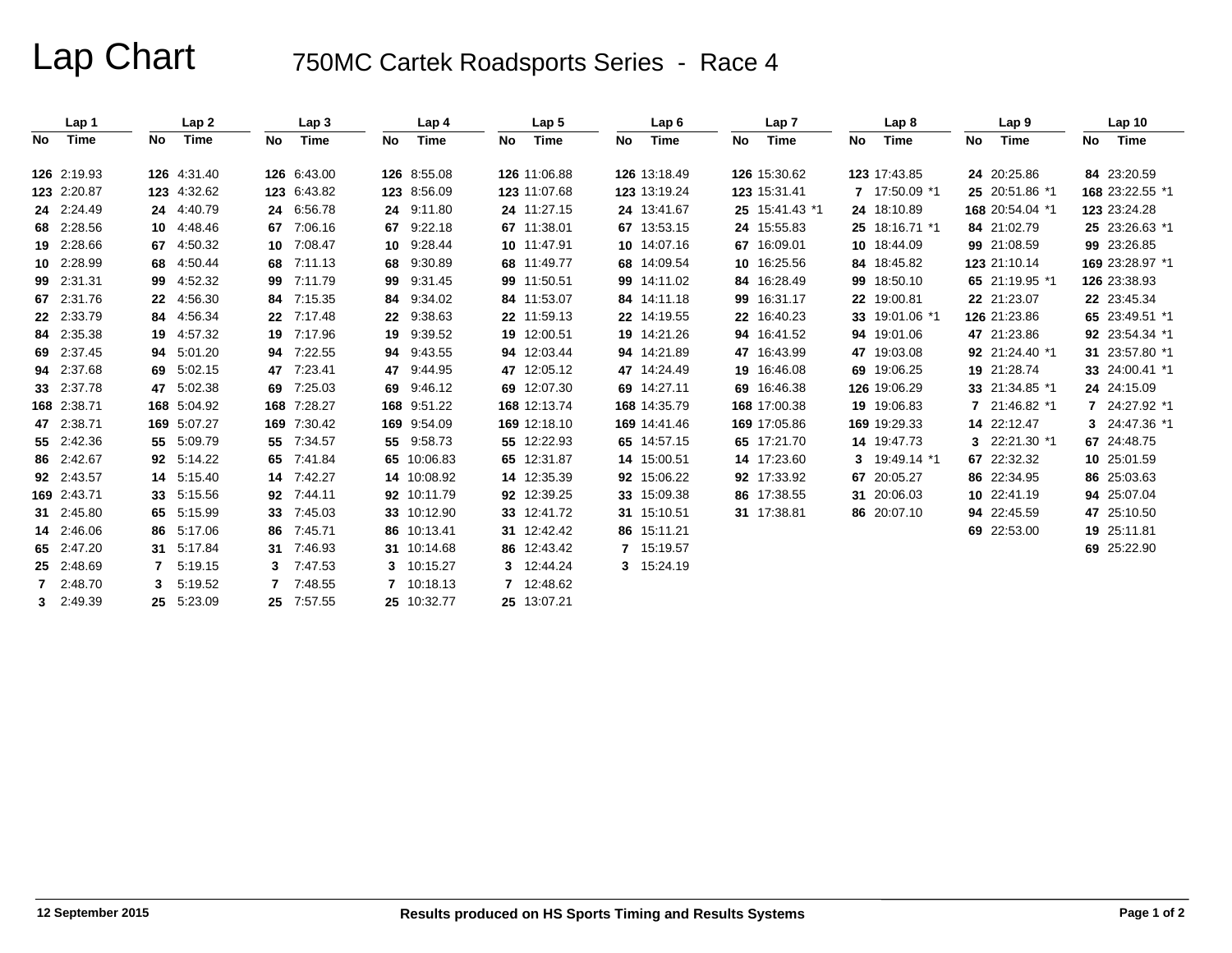# Lap Chart 750MC Cartek Roadsports Series - Race 4

|     | Lap <sub>11</sub> |    | Lap <sub>12</sub> |    | Lap <sub>13</sub> |     | Lap <sub>14</sub> |    | Lap <sub>15</sub> |     | Lap <sub>16</sub> |     | Lap 17          |    | Lap <sub>18</sub> |    | Lap <sub>19</sub> |     | Lap20           |  |
|-----|-------------------|----|-------------------|----|-------------------|-----|-------------------|----|-------------------|-----|-------------------|-----|-----------------|----|-------------------|----|-------------------|-----|-----------------|--|
| No. | Time              | No | Time              | No | Time              | No. | Time              | No | Time              | No. | Time              | No. | Time            | No | Time              | No | Time              | No. | Time            |  |
|     | 123 25:35.97      |    | 123 27:48.57      |    | 123 30:02.10      |     | 123 32:14.31      |    | 123 34:28.83      |     | 123 36:41.64      |     | 123 38:55.89    |    | 123 41:08.60      |    | 123 43:22.27      |     | 123 45:35.53    |  |
|     | 168 25:46.09 *1   |    | 69 27:49.31 *1    |    | 25 30:08.80 *2    |     | 126 32:30.08      |    | 47 34:29.20 *1    |     | 94 36:44.02 *1    |     | 99 39:00.03 *1  |    | 31 41:15.40 *2    |    | 92 43:23.45 *2    |     | 14 45:40.33 *2  |  |
|     | 126 25:51.88      |    | 126 28:04.56      |    | 69 30:14.61 *1    |     | 69 32:38.15 *1    |    | 22 34:30.74 *1    |     | 47 36:46.87 *1    |     | 94 39:01.46 *1  |    | 47 41:20.29 *1    |    | 86 43:24.16 *2    |     | 25 45:46.19 *3  |  |
|     | 169 25:55.59 *1   |    | 168 28:08.47 *1   |    | 126 30:16.91      |     | 25 32:47.99 *2    |    | 84 34:33.64 *1    |     | 22 36:50.33 *1    |     | 47 39:03.72 *1  |    | 99 41:20.55 *1    |    | 126 43:33.96      |     | 126 45:47.59    |  |
|     | 25 26:02.36 *1    |    | 169 28:19.41 *1   |    | 168 30:33.40 *1   |     | 168 32:58.87 *1   |    | 19 34:34.05 *1    |     | 19 36:52.91 *1    |     | 126 39:06.29    |    | 126 41:20.62      |    | 47 43:38.13 *1    |     | 92 45:49.36 *2  |  |
|     | 14 26:04.86 *1    |    | 14 28:37.97 *1    |    | 169 30:44.45 *1   |     | 169 33:08.16 *1   |    | 7 34:38.32 *2     |     | 126 36:54.80      |     | 22 39:10.59 *1  |    | 94 41:22.66 *1    |    | 99 43:43.90 *1    |     | 86 45:50.92 *2  |  |
|     | 65 26:15.71 *1    |    | 65 28:41.33 *1    |    | 65 31:05.26 *1    |     | 65 33:29.61 *1    |    | 126 34:41.59      |     | 84 36:57.87 *1    |     | 19 39:12.14 *1  |    | 22 41:29.96 *1    |    | 94 43:45.54 *1    |     | 47 45:56.70 *1  |  |
|     | 92 26:20.12 *1    |    | 92 28:46.26 *1    |    | 14 31:07.14 *1    |     | 14 33:33.05 *1    |    | 69 35:01.78 *1    |     | 7 37:08.73 *2     |     | 84 39:23.19 *1  |    | 19 41:30.72 *1    |    | 31 43:47.48 *2    |     | 94 46:03.47 *1  |  |
|     | 33 26:24.44 *1    |    | 86 28:46.59 *1    |    | 92 31:11.78 *1    |     | 33 33:34.26 *1    |    | 25 35:22.49 *2    |     | 69 37:24.86 *1    |     | 7 39:39.17 *2   |    | 84 41:46.05 *1    |    | 22 43:50.62 *1    |     | 99 46:04.67 *1  |  |
|     | 31 26:28.32 *1    |    | 33 28:48.01 *1    |    | 33 31:11.84 *1    |     | 92 33:38.69 *1    |    | 168 35:22.77 *1   |     | 168 37:46.14 *1   |     | 69 39:48.23 *1  |    | 7 42:09.36 *2     |    | 19 43:50.80 *1    |     | 19 46:10.74 *1  |  |
|     | 24 26:45.28       |    | 31 28:55.40 *1    |    | 86 31:15.18 *1    |     | 86 33:40.16 *1    |    | 169 35:30.42 *1   |     | 169 37:52.24 *1   |     | 168 40:08.76 *1 |    | 69 42:09.61 *1    |    | 84 44:09.86 *1    |     | 22 46:12.17 *1  |  |
|     | 7 27:00.54 *1     |    | 24 29:08.38       |    | 31 31:22.88 *1    |     | 24 33:47.65       |    | 65 35:54.39 *1    |     | 25 37:56.14 *2    |     | 169 40:14.34 *1 |    | 168 42:32.35 *1   |    | 69 44:30.71 *1    |     | 31 46:16.60 *2  |  |
|     | 84 27:04.59       |    | 67 29:22.68       |    | 24 31:28.83       |     | 31 33:49.68 *1    |    | 33 35:58.51 *1    |     | 65 38:18.80 *1    |     | 25 40:30.66 *2  |    | 169 42:36.99 *1   |    | 7 44:41.06 *2     |     | 84 46:32.41 *1  |  |
|     | 67 27:06.61       |    | 99 29:32.70       |    | 67 31:39.03       |     | 67 33:54.09       |    | 14 35:59.43 *1    |     | 33 38:21.66 *1    |     | 65 40:42.74 *1  |    | 67 42:59.59       |    | 168 45:00.77 *1   |     | 69 46:51.88 *1  |  |
|     | 99 27:07.20       |    | 7 29:32.74 *1     |    | 3 $31:43.59$ *2   |     | 10 34:12.13       |    | 92 36:04.89 *1    |     | 14 38:24.55 *1    |     | 67 40:42.98     |    | 24 43:01.08       |    | 169 45:01.48 *1   |     | 7 47:13.19 *2   |  |
|     | 3 $27:15.90$ *1   |    | 84 29:36.75       |    | 99 31:53.75       |     | 99 34:14.71       |    | 86 36:05.91 *1    |     | 24 38:25.45       |     | 24 40:44.17     |    | 33 43:07.81 *1    |    | 67 45:17.39       |     | 169 47:27.89 *1 |  |
|     | 10 27:20.00       |    | 10 29:36.78       |    | 10 31:54.35       |     | 94 34:24.72       |    | 24 36:07.04       |     | 67 38:26.17       |     | 33 40:44.78 *1  |    | 25 43:08.01 *2    |    | 24 45:18.60       |     | 168 47:32.70 *1 |  |
|     | 22 27:25.43       |    | 94 29:45.07       |    | 7 32:04.05 *1     |     |                   |    | 67 36:10.67       |     | 92 38:31.07 *1    |     | 14 40:49.73 *1  |    | 14 43:13.67 *1    |    | 33 45:31.32 *1    |     | 67 47:34.48     |  |
|     | 94 27:26.08       |    | 22 29:49.11       |    | 94 32:04.37       |     |                   |    | 31 36:16.90 *1    |     | 86 38:32.54 *1    |     | 92 40:56.97 *1  |    | 10 43:19.96       |    |                   |     | 24 47:35.23     |  |
|     | 47 27:34.52       |    | 47 29:52.72       |    | 84 32:04.40       |     |                   |    | 10 36:28.61       |     | 10 38:46.43       |     | 86 40:57.79 *1  |    |                   |    |                   |     | 33 47:54.81 *1  |  |
|     | 19 27:36.00       |    | 19 29:55.40       |    | 22 32:08.90       |     |                   |    | 99 36:37.85       |     | 31 38:47.59 *1    |     | 10 41:03.15     |    |                   |    |                   |     |                 |  |
|     |                   |    |                   |    | 47 32:09.73       |     |                   |    |                   |     |                   |     |                 |    |                   |    |                   |     |                 |  |
|     |                   |    |                   |    | 19 32:13.45       |     |                   |    |                   |     |                   |     |                 |    |                   |    |                   |     |                 |  |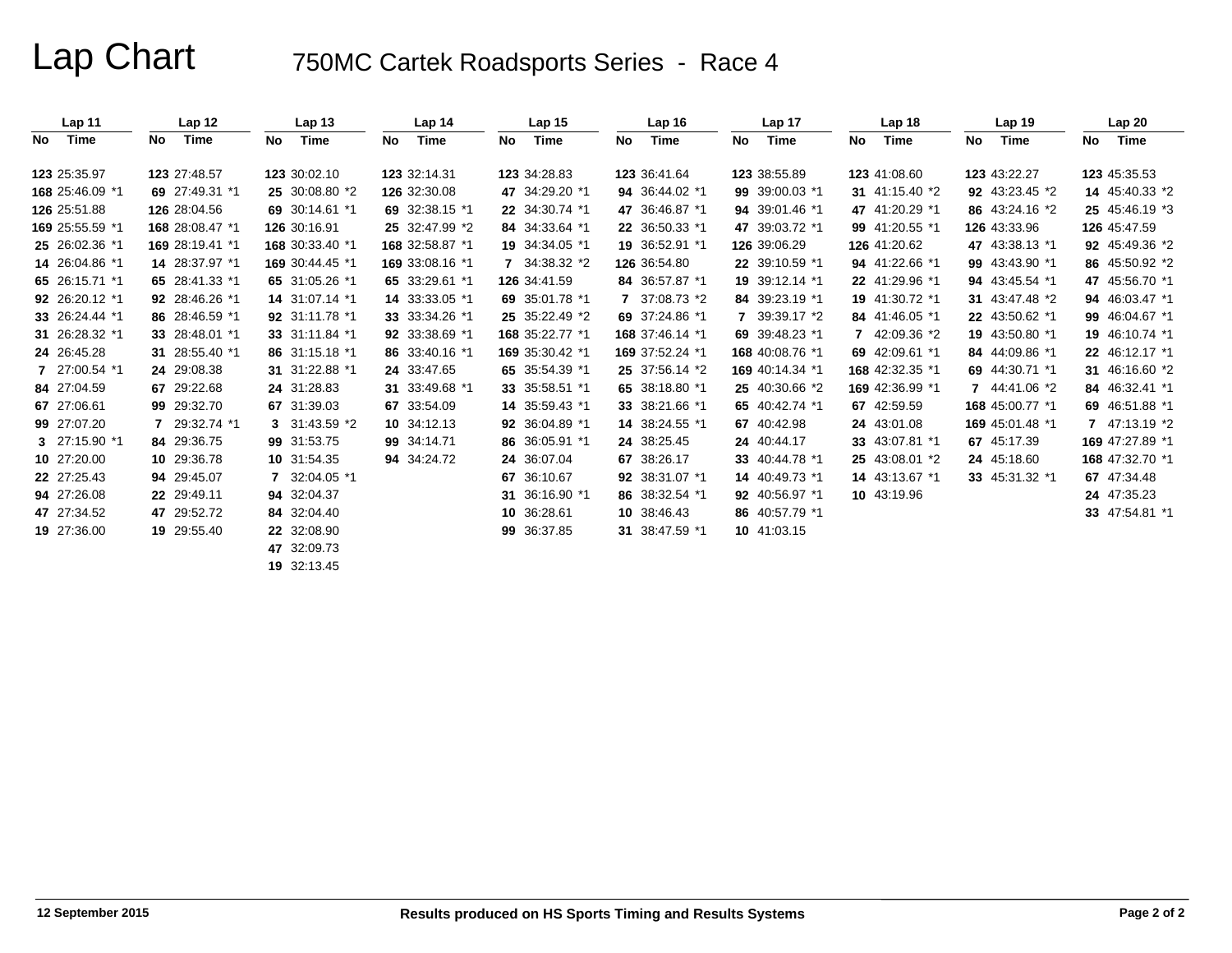# **750MC Cartek Roadsports Series**

## **LAP TIMES - Race 4**

| 3              |                             | <b>Dawn TUMBRIDGE</b>                                                                                                                                                                                                                                                |                                            |                                      |                                               |                                      |                         |                                      |                                                                |                           |                                       |
|----------------|-----------------------------|----------------------------------------------------------------------------------------------------------------------------------------------------------------------------------------------------------------------------------------------------------------------|--------------------------------------------|--------------------------------------|-----------------------------------------------|--------------------------------------|-------------------------|--------------------------------------|----------------------------------------------------------------|---------------------------|---------------------------------------|
|                | Lap<br>$1 \quad$<br>11      | $\blacktriangleleft$<br>2:49.39<br>4:27.69                                                                                                                                                                                                                           | $\mathbf{2}$<br>2:30.13                    | $\mathbf{3}$<br>2:28.01              | $\overline{4}$<br>2:27.74                     | 5 <sup>1</sup><br>2:28.97            | 6<br>2:39.95            | $\overline{7}$<br>4:24.95            | 8<br>2:32.16                                                   | 9<br>2:26.06              | 10 <sup>°</sup><br>2:28.54            |
| $\overline{7}$ |                             | <b>Aaron MORGAN</b>                                                                                                                                                                                                                                                  |                                            |                                      |                                               |                                      |                         |                                      |                                                                |                           |                                       |
|                | Lap<br>$1 \quad$<br>11      | $\mathbf{1}$<br>2:48.70<br>2:32.20                                                                                                                                                                                                                                   | 2 <sup>1</sup><br>2:30.45<br>2:31.31       | $\mathbf{3}$<br>2:29.40<br>2:34.27   | 4<br>2:29.58<br>2:30.41                       | 5 <sup>5</sup><br>2:30.49<br>2:30.44 | 6<br>2:30.95<br>2:30.19 | $\mathbf{7}$<br>2:30.52<br>2:31.70   | 8<br>3:56.73<br>2:32.13                                        | $\overline{9}$<br>2:41.10 | 10 <sup>°</sup><br>2:32.62            |
| 10             |                             | <b>Allan GIBSON</b>                                                                                                                                                                                                                                                  |                                            |                                      |                                               |                                      |                         |                                      |                                                                |                           |                                       |
|                | Lap                         | $\sim$ 1                                                                                                                                                                                                                                                             | $\overline{2}$                             | $\mathbf{3}$                         | $\overline{4}$                                | 5 <sup>1</sup>                       | 6                       | $\mathbf{7}$                         | 8                                                              | 9                         | 10                                    |
|                | $1 \quad$<br>11             | 2:28.99<br>2:18.41                                                                                                                                                                                                                                                   | 2:19.47<br>2:16.78                         | 2:20.01<br>2:17.57                   | 2:19.97<br>2:17.78                            | 2:19.47<br>2:16.48                   | 2:19.25<br>2:17.82      | 2:18.40<br>2:16.72                   | 2:18.53<br>2:16.81                                             | 3:57.10                   | 2:20.40                               |
| 14             |                             | <b>Antony WILSON</b>                                                                                                                                                                                                                                                 |                                            |                                      |                                               |                                      |                         |                                      |                                                                |                           |                                       |
|                | Lap<br>$1 \quad \Box$<br>11 | 1.<br>2:46.06<br>2:33.11                                                                                                                                                                                                                                             | $\mathbf{2}$<br>2:29.34<br>2:29.17         | $\mathbf{3}$<br>2:26.87<br>2:25.91   | $\overline{\mathbf{4}}$<br>2:26.65<br>2:26.38 | 5 <sup>1</sup><br>2:26.47<br>2:25.12 | 6<br>2:25.12<br>2:25.18 | $\mathbf{7}$<br>2:23.09<br>2:23.94   | 8<br>2:24.13<br>2:26.66                                        | 9<br>2:24.74              | 10<br>3:52.39                         |
| 19             |                             | <b>Andrew STACEY</b>                                                                                                                                                                                                                                                 |                                            |                                      |                                               |                                      |                         |                                      |                                                                |                           |                                       |
|                | Lap<br>$1 \quad$<br>11      | $\blacktriangleleft$<br>2:28.66<br>2:24.19                                                                                                                                                                                                                           | $\overline{2}$<br>2:28.66<br>2:19.40       | 3 <sup>1</sup><br>2:20.64<br>2:18.05 | 4<br>2:21.56<br>2:20.60                       | 5 <sup>1</sup><br>2:20.99<br>2:18.86 | 6<br>2:20.75<br>2:19.23 | $\overline{7}$<br>2:24.82<br>2:18.58 | 8<br>2:20.75<br>2:20.08                                        | 9<br>2:21.91<br>2:19.94   | 10 <sup>°</sup><br>3:43.07            |
| 22             |                             | <b>Liam CRILLY</b>                                                                                                                                                                                                                                                   |                                            |                                      |                                               |                                      |                         |                                      |                                                                |                           |                                       |
|                | Lap<br>$1 \quad$<br>11      | 1.<br>2:33.79<br>3:40.09                                                                                                                                                                                                                                             | $\mathbf{2}$<br>2:22.51<br>2:23.68         | $\mathbf{3}$<br>2:21.18<br>2:19.79   | 4<br>2:21.15<br>2:21.84                       | 5 <sup>1</sup><br>2:20.50<br>2:19.59 | 6<br>2:20.42<br>2:20.26 | $\overline{7}$<br>2:20.68<br>2:19.37 | 8<br>2:20.58<br>2:20.66                                        | 9<br>2:22.26<br>2:21.55   | 10 <sup>°</sup><br>2:22.27            |
| 24             |                             | <b>Rob HORSFIELD</b>                                                                                                                                                                                                                                                 |                                            |                                      |                                               |                                      |                         |                                      |                                                                |                           |                                       |
|                | Lap<br>$1 \quad \Box$<br>11 | $\mathbf{1}$<br>2:24.49                                                                                                                                                                                                                                              | $\mathbf{2}$<br>2:16.30<br>2:30.19 2:23.10 | 3<br>2:15.99<br>2:20.45              | 4<br>2:15.02<br>2:18.82                       | 5<br>2:15.35<br>2:19.39              | 6<br>2:14.52            | 7<br>2:14.16<br>2:18.41 2:18.72      | 8<br>2:15.06<br>2:16.91                                        | 9<br>2:14.97<br>2:17.52   | 10 <sup>°</sup><br>3:49.23<br>2:16.63 |
| 25             |                             | <b>Lea THOMPSON</b>                                                                                                                                                                                                                                                  |                                            |                                      |                                               |                                      |                         |                                      |                                                                |                           |                                       |
|                |                             | Lap 1 2 3 4 5 6 7 8 9 10<br>1 2:48.69<br>11 4:06.44 2:39.19                                                                                                                                                                                                          | 2:34.40                                    | 2:34.46<br>2:34.50                   | 2:33.65                                       | 2:35.22 2:34.44<br>2:34.52           | 2:37.35                 | 2:34.22 2:35.28<br>2:38.18           | 2:35.15                                                        | 2:34.77                   | 2:35.73                               |
| 31             |                             | <b>George HOUGHAM</b>                                                                                                                                                                                                                                                |                                            |                                      |                                               |                                      |                         |                                      |                                                                |                           |                                       |
|                | Lap<br>11                   | <b>Contract of the Contract of the Contract of the Contract of the Contract of the Contract of the Contract of the Contract of the Contract of the Contract of the Contract of the Contract of the Contract of the Contract of t</b><br>1 2:45.80 2:32.04<br>2:27.08 | 2:27.48                                    | $2 \t 3$<br>2:29.09<br>2:26.80       | $\overline{4}$<br>2:27.22                     | 2:27.75 2:27.74<br>2:30.69           | 2:27.81                 | 2:32.08                              | $5 \t\t 6 \t\t 7 \t\t 8$<br>2:28.09 2:28.30 2:27.22<br>2:29.12 | 3:51.77                   | $9 \t 10$<br>2:30.52                  |
| 33             |                             | <b>Alex KNIGHT</b>                                                                                                                                                                                                                                                   |                                            |                                      |                                               |                                      |                         |                                      |                                                                |                           |                                       |
|                | 11                          | $Lap$ 1<br>1 2:37.78<br>2:23.57                                                                                                                                                                                                                                      | 2:37.78<br>2:23.83                         | 2:29.47<br>2:22.42                   | $2 \qquad 3 \qquad 4$<br>2:27.87<br>2:24.25   | 2:28.82<br>2:23.15                   | 2:27.66<br>2:23.12      | 3:51.68<br>2:23.03                   | 5 6 7 8 9<br>2:33.79<br>2:23.51                                | 2:25.56<br>2:23.49        | $\overline{10}$<br>2:24.03            |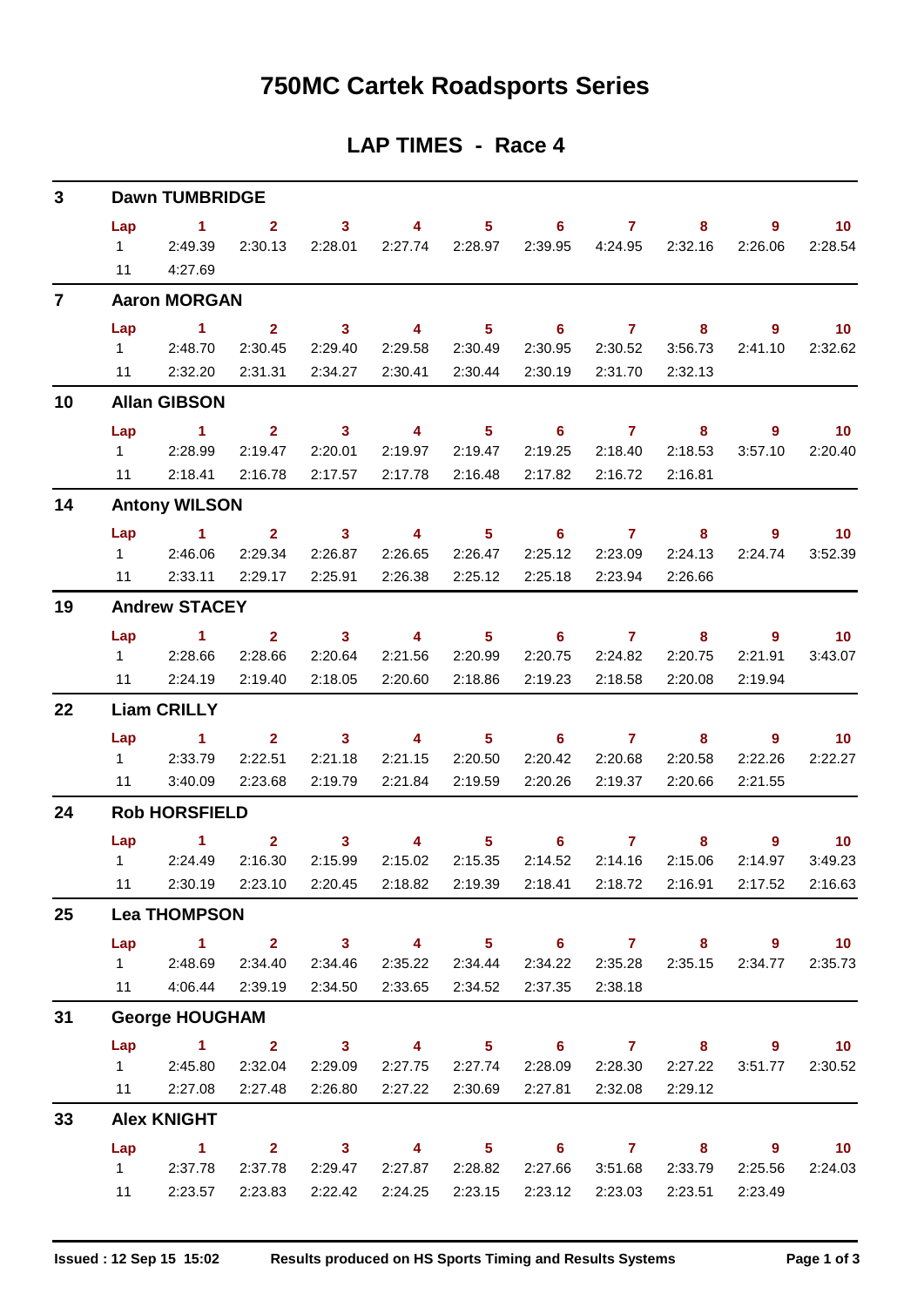| 47 |                | <b>Richard COOKE</b>                                                                                                  |                     |                            |                          |                            |                            |                            |                    |                         |                 |
|----|----------------|-----------------------------------------------------------------------------------------------------------------------|---------------------|----------------------------|--------------------------|----------------------------|----------------------------|----------------------------|--------------------|-------------------------|-----------------|
|    | Lap            | $\sim$ 1                                                                                                              | 2 <sup>7</sup>      | 3 <sup>7</sup>             | $\overline{\mathbf{4}}$  | 5                          | $6\phantom{1}$             | $\mathbf{7}$               | 8                  | 9                       | 10 <sup>°</sup> |
|    | $1 \quad \Box$ | 2:38.71                                                                                                               | 2:23.67             | 2:21.03                    | 2:21.54                  | 2:20.17                    | 2:19.37                    | 2:19.50                    | 2:19.09            | 2:20.78                 | 3:46.64         |
|    | 11             | 2:24.02                                                                                                               | 2:18.20             | 2:17.01                    | 2:19.47                  | 2:17.67                    | 2:16.85                    | 2:16.57                    | 2:17.84            | 2:18.57                 |                 |
| 55 |                | <b>Kevin GORE</b>                                                                                                     |                     |                            |                          |                            |                            |                            |                    |                         |                 |
|    | Lap            | $\sim$ 1                                                                                                              | 2 <sup>1</sup>      | 3 <sup>1</sup>             | 4                        | 5 <sup>1</sup>             | $6\phantom{1}$             | $\mathbf{7}$               | 8                  | 9                       | 10 <sup>°</sup> |
|    |                | 1 2:42.36                                                                                                             | 2:27.43             | 2:24.78                    |                          | 2:24.16 2:24.20            |                            |                            |                    |                         |                 |
| 65 |                | <b>Christopher FELLOWS</b>                                                                                            |                     |                            |                          |                            |                            |                            |                    |                         |                 |
|    | Lap            | $\sim$ 1                                                                                                              | $\mathbf{2}$        | $\overline{\mathbf{3}}$    | $\overline{4}$           | 5 <sup>1</sup>             | $\overline{\phantom{0}}$ 6 | $\overline{7}$             | 8                  | $\overline{9}$          | 10              |
|    | $1 \quad \Box$ | 2:47.20                                                                                                               | 2:28.79             | 2:25.85                    | 2:24.99                  | 2:25.04                    | 2:25.28                    | 2:24.55                    | 3:58.25            | 2:29.56                 | 2:26.20         |
|    | 11             | 2:25.62                                                                                                               | 2:23.93             | 2:24.35                    | 2:24.78                  | 2:24.41                    | 2:23.94                    |                            |                    |                         |                 |
| 67 |                | <b>Lloyd CHAFER</b>                                                                                                   |                     |                            |                          |                            |                            |                            |                    |                         |                 |
|    | Lap            | $\sim$ $\sim$ 1                                                                                                       | $\overline{2}$      | $\overline{\mathbf{3}}$    | $\overline{\mathbf{4}}$  | 5 <sub>1</sub>             | $6 -$                      | $\overline{7}$             | 8                  | $\overline{9}$          | 10              |
|    | $1 \quad \Box$ | 2:31.76                                                                                                               | 2:18.56             | 2:15.84                    | 2:16.02                  | 2:15.83                    | 2:15.14                    | 2:15.86                    | 3:56.26            | 2:27.05                 | 2:16.43         |
|    |                | 11 2:17.86                                                                                                            | 2:16.07             | 2:16.35                    | 2:15.06                  | 2:16.58                    | 2:15.50                    | 2:16.81                    | 2:16.61            | 2:17.80                 | 2:17.09         |
| 68 |                | <b>Steve HEWSON</b>                                                                                                   |                     |                            |                          |                            |                            |                            |                    |                         |                 |
|    | Lap            | <b>Contract Advised Advised Advised Advised Advised Advised Advised Advised Advised Advised Advised Advised Advis</b> | $2^{\circ}$         | $\overline{\mathbf{3}}$    | $\overline{4}$           | $5 -$                      | $\overline{\phantom{0}}$ 6 | $\mathbf{7}$               | 8                  | 9                       | 10              |
|    | $1 \quad \Box$ | 2:28.56                                                                                                               | 2:21.88             | 2:20.69                    | 2:19.76                  | 2:18.88                    | 2:19.77                    |                            |                    |                         |                 |
| 69 |                | <b>David SLATER</b>                                                                                                   |                     |                            |                          |                            |                            |                            |                    |                         |                 |
|    | Lap            | $\sim$ 1                                                                                                              | $\overline{2}$      | $\overline{\mathbf{3}}$    | $\overline{4}$           | 5 <sub>1</sub>             | $\overline{\phantom{0}}$ 6 | $\mathbf{7}$               | 8                  | 9                       | 10              |
|    | $1 \quad \Box$ | 2:37.45                                                                                                               | 2:24.70             | 2:22.88                    | 2:21.09                  | 2:21.18                    | 2:19.81                    | 2:19.27                    | 2:19.87            | 3:46.75                 | 2:29.90         |
|    | 11             | 2:26.41                                                                                                               | 2:25.30             | 2:23.54                    | 2:23.63                  | 2:23.08                    | 2:23.37                    | 2:21.38                    | 2:21.10            | 2:21.17                 |                 |
| 84 |                | <b>Leon BIDGWAY</b>                                                                                                   |                     |                            |                          |                            |                            |                            |                    |                         |                 |
|    | Lap            | $\sim$ 1                                                                                                              | $\overline{2}$      | 3 <sup>1</sup>             | $\overline{4}$           | 5 <sup>1</sup>             | 6                          | $\overline{7}$             | 8                  | $\overline{9}$          | 10 <sup>°</sup> |
|    |                | 1 2:35.38                                                                                                             | 2:20.96             | 2:19.01                    | 2:18.67                  | 2:19.05                    | 2:18.11                    | 2:17.31                    | 2:17.33            | 2:16.97                 | 2:17.80         |
|    | 11             | 3:44.00                                                                                                               | 2:32.16             | 2:27.65                    | 2:29.24                  | 2:24.23                    | 2:25.32                    | 2:22.86                    | 2:23.81            | 2:22.55                 |                 |
| 86 |                | <b>Petteri JOKINEN</b>                                                                                                |                     |                            |                          |                            |                            |                            |                    |                         |                 |
|    | Lap            | $\blacktriangleleft$                                                                                                  |                     | $2 \t 3$                   | $\overline{4}$           | 5 <sub>1</sub>             | 6                          | $\overline{7}$             | 8                  | $\overline{9}$          | 10 <sup>°</sup> |
|    | 11             | 1 2:42.67<br>3:42.96                                                                                                  | 2:28.59             | 2:34.39 2:28.65<br>2:24.98 | 2:25.75                  | 2:27.70 2:30.01<br>2:26.63 | 2:25.25                    | 2:27.79 2:27.34<br>2:26.37 | 2:28.55<br>2:26.76 | 2:27.85                 | 2:28.68         |
|    |                |                                                                                                                       |                     |                            |                          |                            |                            |                            |                    |                         |                 |
| 92 |                | <b>Dan HOLMES</b>                                                                                                     |                     |                            |                          |                            |                            |                            |                    |                         |                 |
|    |                | Lap 1<br>1 2:43.57                                                                                                    |                     |                            | $2 \t 3 \t 4$<br>2:27.68 | 2:27.46                    |                            |                            |                    | 5 6 7 8 9 10            |                 |
|    |                | 11 2:26.14                                                                                                            | 2:30.65<br>2:25.52  | 2:29.89<br>2:26.91         | 2:26.20                  | 2:26.18                    | 2:26.97                    | 2:27.70<br>2:25.90 2:26.48 | 3:50.48<br>2:25.91 | 2:29.94                 | 2:25.78         |
|    |                |                                                                                                                       |                     |                            |                          |                            |                            |                            |                    |                         |                 |
| 94 |                | <b>Brett EVANS</b>                                                                                                    |                     |                            |                          |                            |                            |                            |                    |                         |                 |
|    | Lap            | $\sim$ $\sim$ 1.<br>1 2:37.68                                                                                         | $2 \t 3$<br>2:23.52 | 2:21.35                    | $\sim$ 4<br>2:21.00      | 2:19.89                    |                            | 2:18.45 2:19.63            | 2:19.54            | 5 6 7 8 9 10<br>3:44.53 | 2:21.45         |
|    |                | 11 2:19.04                                                                                                            | 2:18.99             | 2:19.30                    | 2:20.35                  | 2:19.30                    | 2:17.44                    | 2:21.20                    | 2:22.88            | 2:17.93                 |                 |
| 99 |                | <b>Mick NICHOLLS</b>                                                                                                  |                     |                            |                          |                            |                            |                            |                    |                         |                 |
|    | Lap            | $1 \t 2 \t 3$                                                                                                         |                     |                            |                          |                            | 4 5 6 7 8 9                |                            |                    |                         | $\overline{10}$ |
|    |                | 1 2:31.31                                                                                                             | 2:21.01             | 2:19.47                    | 2:19.66                  | 2:19.06                    | 2:20.51                    | 2:20.15                    | 2:18.93            | 2:18.49                 | 2:18.26         |
|    | 11             | 3:40.35                                                                                                               | 2:25.50             | 2:21.05                    | 2:20.96                  | 2:23.14                    | 2:22.18                    | 2:20.52                    | 2:23.35            | 2:20.77                 |                 |